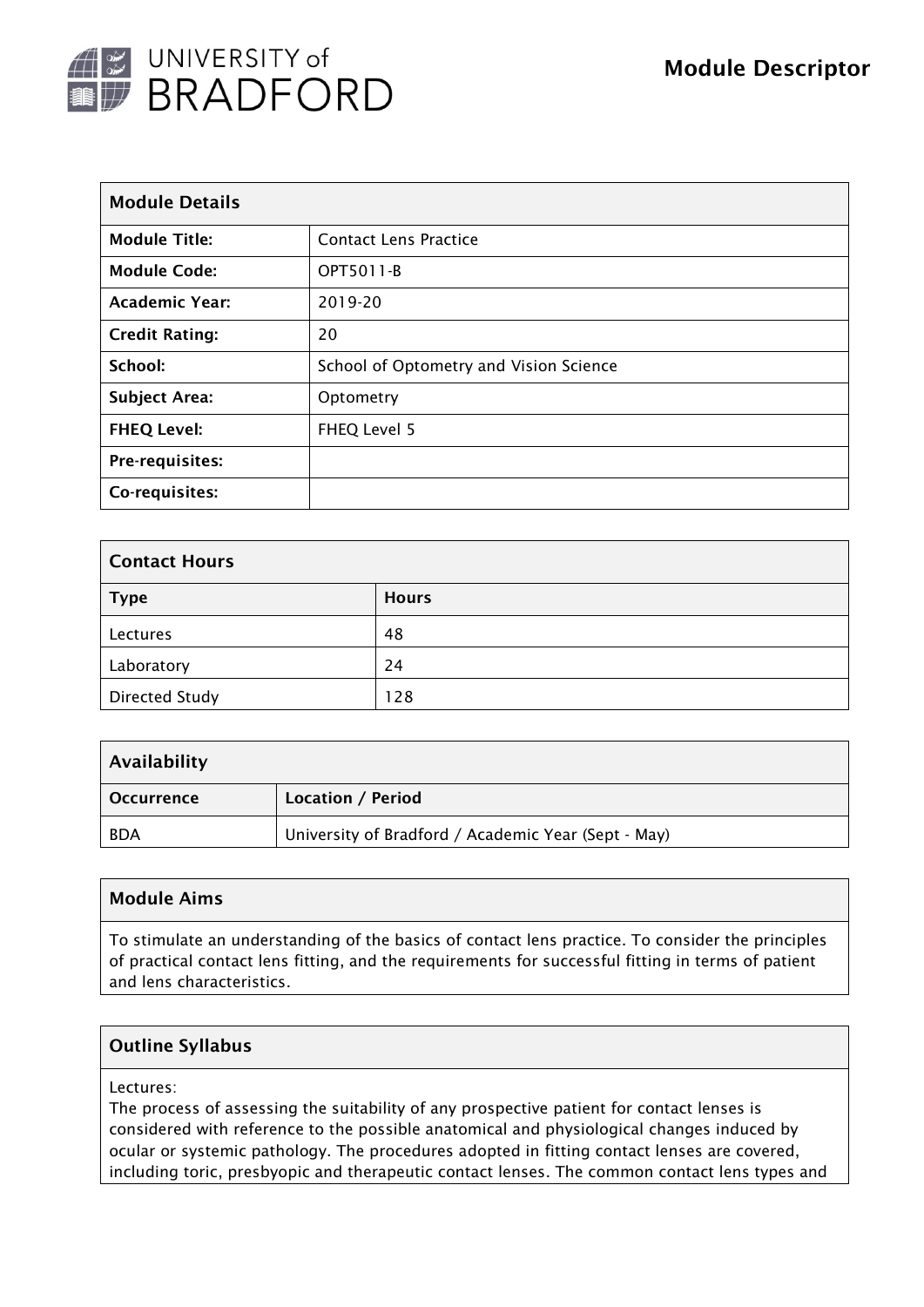modalities, along with their indications, will be discussed. The procedures adopted in fitting contact lenses along with techniques required for adequate aftercare are covered. Practical classes are conducted in contact lens handling and lens fitting and aftercare principles.

| <b>Learning Outcomes</b> |                                                                                                                                         |  |
|--------------------------|-----------------------------------------------------------------------------------------------------------------------------------------|--|
|                          | Understand contact lens fitting and contact lens wear.                                                                                  |  |
| 10                       | Access a variety of digital media through directed study.                                                                               |  |
| $\overline{2}$           | Understand the options available in terms of contact lenses.                                                                            |  |
| 3                        | Understand the ocular consequences of contact lens wear and demonstrate an ability to<br>deal with undesirable changes.                 |  |
| 4                        | Handle contact lenses in a safe and hygienic manner.                                                                                    |  |
| 5                        | Demonstrate appropriate clinical judgement in simple contact lens fittings.                                                             |  |
| 6                        | Analyse clinical information from contact lens examinations and formulate appropriate<br>tentative diagnoses and management strategies. |  |
| $\overline{7}$           | Work together in small teams or with a partner.                                                                                         |  |
| 8                        | Develop practitioner communication skills.                                                                                              |  |
| 9                        | Demonstrate problem-solving skills in a variety of cases.                                                                               |  |

## Learning, Teaching and Assessment Strategy

This module is based on a lecture series that will help you develop your knowledge and understanding. Practical clinical sessions will support you in developing your clinical skills in basic contact lens fitting and handling.

You will be required to complete a portfolio of contact lens practice carried out during practical sessions, covering insertion, assessment of fit and removal of lenses and completion of a contact lens aftercare. Together with the summative final assessment at the end of the module you will have a formative assessment mid-way through the academic year.

| <b>Mode of Assessment</b> |                              |                                                                                            |         |           |  |  |  |
|---------------------------|------------------------------|--------------------------------------------------------------------------------------------|---------|-----------|--|--|--|
| <b>Type</b>               | <b>Method</b>                | <b>Description</b>                                                                         | Length  | Weighting |  |  |  |
| Summative                 | Examination -<br>closed book | Closed book, unseen<br>computerised<br>examination in<br>semester 2<br>examination period. | 2 hours | 100%      |  |  |  |
| Summative                 | Coursework                   | PASS / FAIL Clinical<br>logbook recording.                                                 | 0 hours | %         |  |  |  |

| <b>Reading List</b> |  |
|---------------------|--|
|---------------------|--|